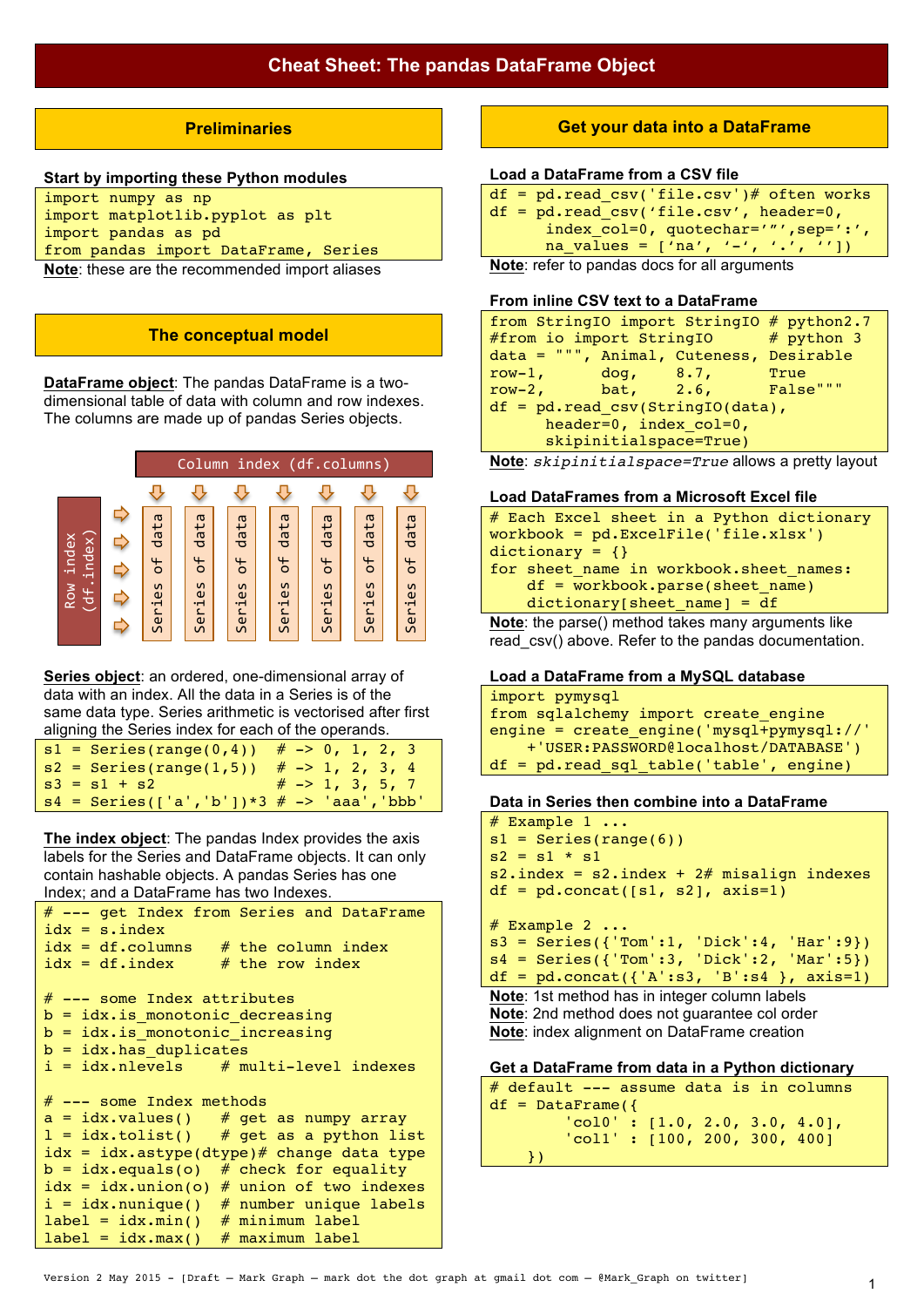```
Get a DataFrame from data in a Python dictionary
```

```
# --- use helper method for data in rows
df = DataFrame.From_dict({ } # data by row'row0' : {\overline{col0}':0, 'col1':'A'},
        'row1' : {'col0':1, 'col1':'B'}
     }, orient='index')
df = DataFrame.From_dict({ } # data by row 'row0' : [1, 1+1j, 'A'],
         'row1' : [2, 2+2j, 'B']
     }, orient='index')
```
## **Create play/fake data (useful for testing)**

```
# --- simple
df = DataFrame(np.random.rand(50,5))
# --- with a time-stamp row index:
df = DataFrame(np.random.randn(500,5))df.index = pd.data range('1/1/2006', periods=len(df), freq='M')
# --- with alphabetic row and col indexes
import string
import random
r = 52 # note: min r is 1; max r is 52
c = 5df = DataFrame(np.random.randn(r, c),columns = ['col'+str(i)] for i in
                     range(c)],
        index = list((string.uppercase + 
          string.lowercase)[0:r]))
df['group'] = list( ''.join(random.choice('abcd') 
        for in range(r))
\sim )
```
## **Saving a DataFrame**

## **Saving a DataFrame to a CSV file**

df.to\_csv('name.csv', encoding='utf-8')

## **Saving DataFrames to an Excel Workbook**

```
from pandas import ExcelWriter
writer = ExcelWriter('filename.xlsx')
df1.to_excel(writer,'Sheet1')
df2.to_excel(writer,'Sheet2')
writer.save()
```
## **Saving a DataFrame to MySQL**

```
import pymysql
from sqlalchemy import create engine
e = create engine('mysql+pymysql://' +
     'USER:PASSWORD@localhost/DATABASE')
df.to_sql('TABLE',e, if_exists='replace')
Note: if exists → 'fail', 'replace', 'append'
```
## **Saving a DataFrame to a Python dictionary**

dictionary = df.to\_dict()

## **Saving a DataFrame to a Python string**

```
string = df.to string()
```
**Note**: sometimes may be useful for debugging

# **Working with the whole DataFrame**

## **Peek at the DataFrame contents**

| df.info()                               | # index & data types                       |
|-----------------------------------------|--------------------------------------------|
| $n = 4$                                 |                                            |
| $dfh = df.head(n)$                      | # get first n rows                         |
| $dft = df.tail(n)$                      | # get last n rows                          |
|                                         | dfs = df.describe() $#$ summary stats cols |
| top left corner df = $df$ .iloc[:5, :5] |                                            |

## **DataFrame non-indexing attributes**

|  | $dfT = df.T$ # transpose rows and cols           |
|--|--------------------------------------------------|
|  | $l = df \cdot axes$ # list row and col indexes   |
|  | $(r, c) = df \cdot axes \# from above$           |
|  | $s = df.dtypes$ # Series column data types       |
|  | $b = df.\n$ empty # True for empty DataFrame     |
|  | $i = df.ndim$ # number of axes (2)               |
|  | $t = df.shape$ # (row-count, column-count)       |
|  | $(r, c) = df.shape # from above$                 |
|  | $i = df.size$ # row-count * column-count         |
|  | $a = df.value$ walues # get a numpy array for df |

### **DataFrame utility methods**

```
dfc = df.copy() # copy a DataFrame
dfr = df.random() # rank each col (default)
dfs = df.sort() # sort each col (default)
dfc = df.astyle(dtype) # type conversion
```
### **DataFrame iteration methods**

```
df.iteritems()# (col-index, Series) pairs
df.iterrows() # (row-index, Series) pairs
# example ... iterating over columns
for (name, series) in df.iteritems():
    print('Col name: ' + str(name))
    print('First value: ' + 
        str(series.iat[0]) + 'n')
```
## **Maths on the whole DataFrame (not a complete list)**

| $df = df.abs()$ # absolute values           |
|---------------------------------------------|
| $df = df.add(o)$ # add df, Series or value  |
| $s = df.count()$ # non NA/null values       |
| $df = df.cummax()$ # (cols default axis)    |
| $df = df.cummin()$ # (cols default axis)    |
| $df = df.cumsum()$ # (cols default axis)    |
| $df = df.cumprod() # (cols default axis)$   |
| $df = df.diff() # 1st diff (col def axis)$  |
| $df = df.div(o)$ # div by df, Series, value |
| $df = df.dot(o)$ # matrix dot product       |
| $s = df.max()$ # max of axis (col def)      |
| $s = df.macan()$ # mean (col default axis)  |
| $s = df.median()$ # median (col default)    |
| $s = df.min()$ # min of axis (col def)      |
| $df = df.mul(o) # mul by df Series val$     |
| $s = df.sum()$ # sum axis (cols default)    |

**Note**: The methods that return a series default to working on columns.

## **DataFrame filter/select rows or cols on label info**

| $df = df.filter(items=[ 'a', 'b'] ) # by col$           |
|---------------------------------------------------------|
| $df = df.filter(items=[5], axis=0)$ #by row             |
| $df = df.filter(like='x') # keep x in col$              |
| $df = df.filter(regex='x') # regex in col$              |
| $df = df.setlect(crit=(lambda x:not x*5))$ #r           |
| Note: select takes a Boolean function, for cols: axis=1 |
| Note: filter defaults to cols; select defaults to rows  |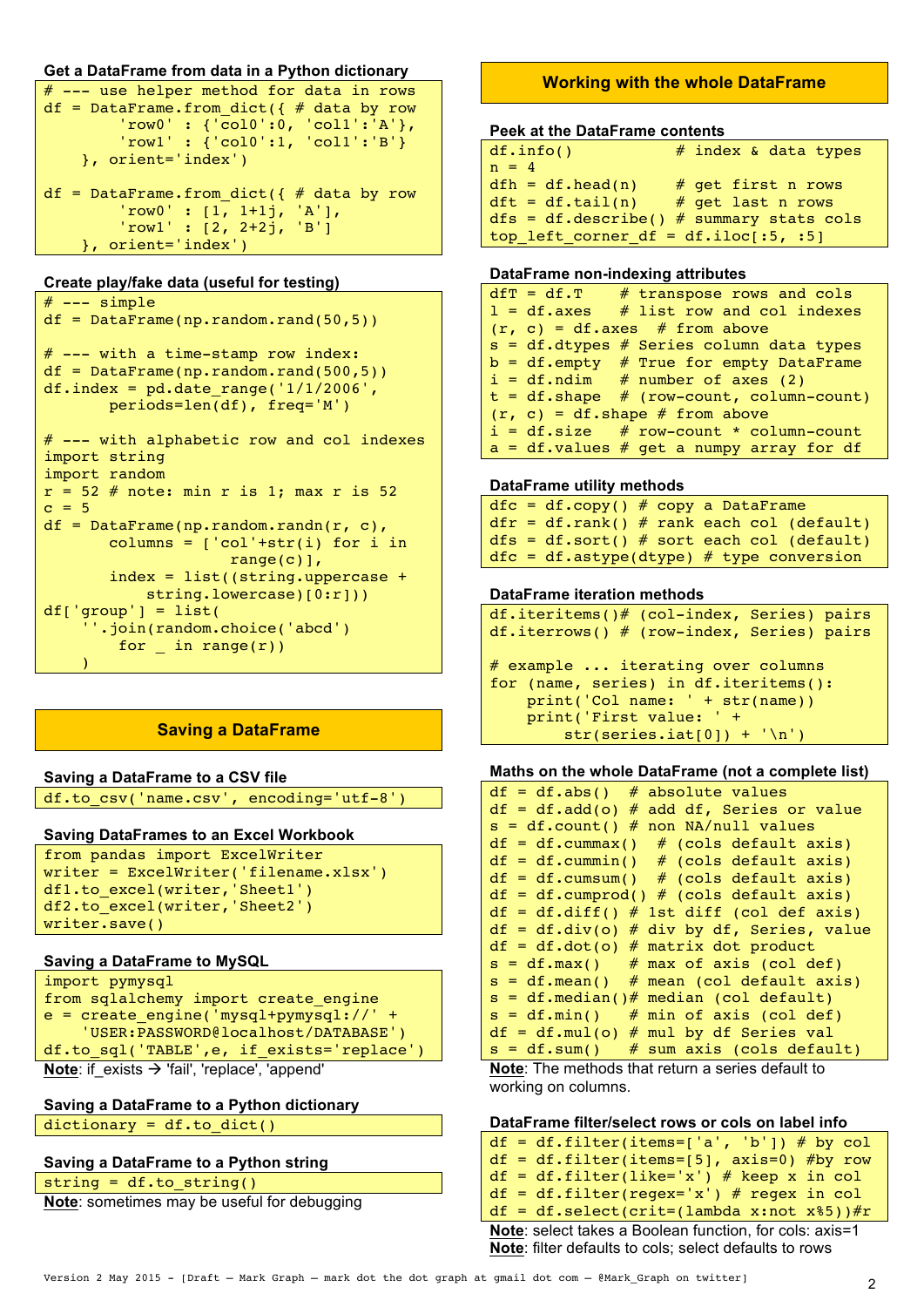## **Working with Columns**

### **A DataFrame column is a pandas Series object**

## **Get column index and labels**

| $idx = df.columns$                         |  | $#$ get col index |
|--------------------------------------------|--|-------------------|
| $label = df.columns[0]$                    |  | # 1st col label   |
| $lst = df.column.tolist() # get as a list$ |  |                   |

### **Change column labels**

| $df.$ rename(columns={'old':'new'},        |  |
|--------------------------------------------|--|
| inplace=True)                              |  |
| $df = df.$ rename(columns={'a':1,'b':'x'}) |  |

### **Selecting columns**

| $s = df['colName']$ # select col to Series |
|--------------------------------------------|
| $df = df[['colName'] # select col to df]$  |
| $df = df[[a', 'b']]$ # select 2 or more    |
| $df = df[['c', 'a', 'b']]$ # change order  |
| $s = df(df.columnf011 # select by number$  |
| $df = df(df.columns[0, 3, 4]] # by number$ |
| $s = df.pop('c') # get col & drop from df$ |

#### **Selecting columns with Python attributes**

| $s = df.a$                                               | # same as $s = df['a']$                  |
|----------------------------------------------------------|------------------------------------------|
|                                                          | # cannot create new columns by attribute |
| df.existing $col = df.a / df.b$                          |                                          |
| df $\lceil \cdot \rceil$ new col' $\rceil$ = df.a / df.b |                                          |

**Trap**: column names must be valid identifiers.

### **Adding new columns to a DataFrame**

| $df['new col'] = range(len(df))$               |
|------------------------------------------------|
| $df['new col'] = np.request(np.name, len(df))$ |
| $df['random'] = np.random.randn(len(df))$      |
| $df['index as col'] = df.index$                |
| $df1[f'b', 'c'] = df2[f'e', 'f']$              |
| $df3 = df1.append(other=df2)$                  |

**Trap**: When adding an indexed pandas object as a new column, only items from the new series that have a corresponding index in the DataFrame will be added. The receiving DataFrame is not extended to accommodate the new series. To merge, see below. **Trap**: when adding a python list or numpy array, the column will be added by integer position.

## **Swap column contents – change column order** df[['B', 'A']] = df[['A', 'B']]

# **Dropping columns (mostly by label)**

```
df = df.drop('coll', axis=1)df.drop('col1', axis=1, inplace=True)
df = df.drop(['coll', 'col2'], axis=1)s = df.pop('col') # drops from framedel df['col'] # even classic python works
df.drop(df.columns[0], inplace=True)
```
## **Vectorised arithmetic on columns**

| df['proportion']=df['count']/df['total']   |  |
|--------------------------------------------|--|
| $df['percent'] = df['proportion'] * 100.0$ |  |

## **Apply numpy mathematical functions to columns**

| $df['log data'] = np.log(df['coll'])$      |  |  |  |
|--------------------------------------------|--|--|--|
| $df['rounded'] = np.roomdf(df['col2'], 2)$ |  |  |  |
| Neta: Many mare mathematical functions     |  |  |  |

**Note**: Many more mathematical functions

## **Columns value set based on criteria**

**Note**: where other can be a Series or a scalar

### **Data type conversions**

| $s = df['col']$ .astype(str) # Series dtype |                 |
|---------------------------------------------|-----------------|
| $na = df['col']$ . values                   | $#$ numpy array |
| $pl = df['col'].tolist()$                   | # python list   |

**Note**: useful dtypes for Series conversion: int, float, str **Trap**: index lost in conversion from Series to array or list

### **Common column-wide methods/attributes**

|       | value = $df['col']$ .dtype # type of data     |
|-------|-----------------------------------------------|
|       | $value = df['col']$ .size<br># col dimensions |
|       | value = $df['col']$ .count()# non-NA count    |
|       | $value = df['col'] . sum()$                   |
|       | $value = df['col'] . prod()$                  |
|       | $value = df['col'] .min()$                    |
|       | $value = df['col'] . max()$                   |
|       | $value = df['col'] .mean()$                   |
|       | $value = df['col']$ . median()                |
|       | $value = df['col'].cov(df['col2'])$           |
| $S =$ | df['col'].describe()                          |
| $s =$ | $df['col']$ . value counts()                  |

### **Find index label for min/max values in column**

```
label = df['coll'].idxmin()label = df['coll'].idxmax()
```
### **Common column element-wise methods**

| $s = df['col']$ .isnull()                    |
|----------------------------------------------|
| $s = df['col'],notnull() \# not isnull()$    |
| $s = df['col']$ .astype(float)               |
| $s = df['col']$ .round(decimals=0)           |
| $s = df['col']$ .diff(periods=1)             |
| $s = df['col']$ .shift(periods=1)            |
| $s = df['col']$ .to datetime()               |
| $s = df['col'], fillna(0) # replace NaN w 0$ |
| $s = df['col']. cum sum()$                   |
| $s = df['col']. cumprod()$                   |
| $s = df['col']$ . pct change(periods=4)      |
| $s = df['col']$ .rolling sum(periods=4,      |
| $window=4)$                                  |

**Note**: also rolling\_min(), rolling\_max(), and many more.

### **Append a column of row sums to a DataFrame**

|                                    | $df['Total'] = df.sum(axis=1)$ |
|------------------------------------|--------------------------------|
| Note: also means, mins, maxs, etc. |                                |

#### **Multiply every column in DataFrame by Series**

|  | $df = df.mul(s, axis=0)$ # on matched rows |  |  |  |
|--|--------------------------------------------|--|--|--|
|  | Note: also add, sub, div, etc.             |  |  |  |

### **Selecting columns with .loc, .iloc and .ix**

|  |                        | $df = df.log[:, 'coll':'col2'] # inclusive$ |               |
|--|------------------------|---------------------------------------------|---------------|
|  | $df = df.iloc[:, 0:2]$ |                                             | $#$ exclusive |

**Get the integer position of a column index label** j = df.columns.get\_loc('col\_name')

### **Test if column index values are unique/monotonic**

if df.columns.is\_unique: pass # ...  $b = df.column. is monotonic-increasing$ 

 $b = df.columns.is-monotonic\_decreasing$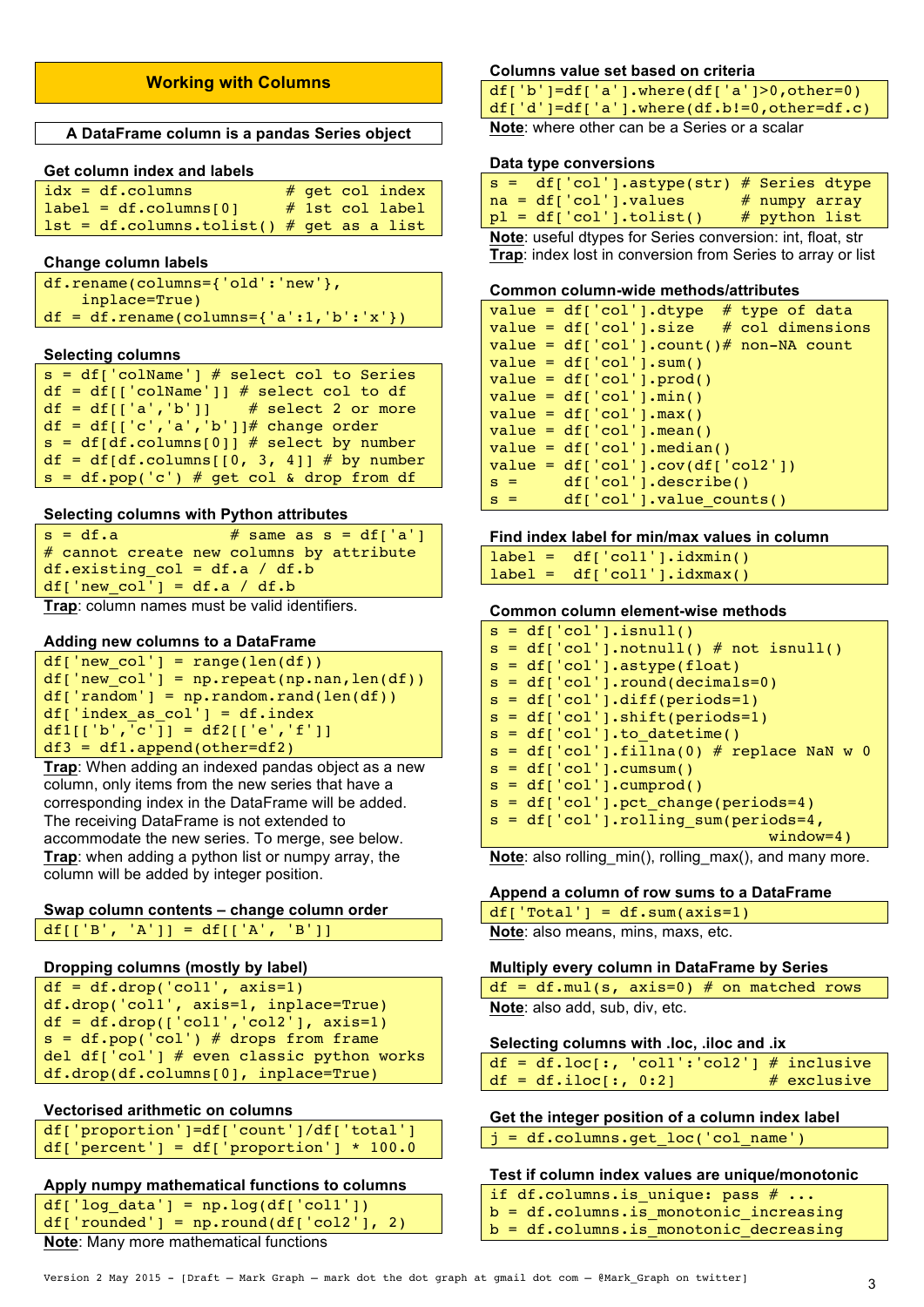## **Working with rows**

#### **Get the row index and labels**

| $idx = df.index$          |  | $#$ qet row index |
|---------------------------|--|-------------------|
| $label = df.index[0]$     |  | $#$ 1st row label |
| $lst = df.index.tolist()$ |  | $#$ qet as a list |

### **Change the (row) index**

```
df.index = idx # new ad hoc index
df.index = range(len(df)) # set with list
df = df \cdot reset\_index() # replace old w new
# note: old index stored as a col in df
df = df.reindex(int=range(len(df)))df = df.set_index(keys=['r1','r2','etc'])
df.rename(index={'old':'new'}, 
   inplace=True)
```
### **Adding rows**

df = original\_df.append(more\_rows\_in\_df) **Hint**: convert to a DataFrame and then append. Both DataFrames should have same column labels.

### **Dropping rows (by name)**

df = df.drop('row\_label')  $df = df.drop(['row1', 'row2']) # multi-row$ 

### **Boolean row selection by values in a column**

 $df = df(df['col2'] >= 0.0]$ df = df[(df['col3']>=1.0) |  $(df)'$  coll' $|<0.0$ )]  $df = df[df['col']$ .isin( $[1, 2, 5, 7, 11])$ ]  $df = df[-df['col']$ .isin([1,2,5,7,11])] df = df[df['col'].str.contains('hello')]

**Trap**: bitwise "or", "and" "not" (ie.  $\mid$  &  $\sim$ ) co-opted to be Boolean operators on a Series of Boolean **Trap**: need parentheses around comparisons.

## **Selecting rows using isin over multiple columns**

# fake up some data data =  $\{1:[1,2,3], 2:[1,4,9], 3:[1,8,27]\}$ df = pd.DataFrame(data) # multi-column isin  $lf = \{1:[1, 3], 3:[8, 27]\}$  # look for  $f = df(df[iist(lf)].isin(lf).all(axis=1)]$ 

### **Selecting rows using an index**

```
idx = df[df['col'] \geq 2].indexprint(df.ix[idx])
```
### **Select a slice of rows by integer position**

[inclusive-from : exclusive-to [: step]] default start is 0; default end is len(df)

| $df = df[:1]$   | # copy DataFrame           |
|-----------------|----------------------------|
| $df = df[0:2]$  | # rows 0 and 1             |
| $df = df[-1:1]$ | # the last row             |
| $df = df[2:3]$  | $#$ row 2 (the third row)  |
| $df = df[:-1]$  | # all but the last row     |
| $df = df[::2]$  | # every 2nd row $(0, 2, )$ |

**Trap**: a single integer without a colon is a column label for integer numbered columns.

## **Select a slice of rows by label/index**

[inclusive-from : inclusive–to [ : step]]

 $df = df['a':'c'] # rows 'a' through 'c'$ **Trap**: doesn't work on integer labelled rows

### **Append a row of column totals to a DataFrame**

# Option 1: use dictionary comprehension sums = {col: df[col].sum() for col in df} sums\_df = DataFrame(sums,index=['Total'])  $df = df.append(sums df)$ 

```
# Option 2: All done with pandas
df = df.append(DataFrame(df.sum(), 
                    columns=['Total']).T)
```
## **Iterating over DataFrame rows**

|  |  | for (index, row) in df.iterrows(): $#$ pass |  |
|--|--|---------------------------------------------|--|
|  |  | Trap: row data type may be coerced.         |  |

#### **Sorting DataFrame rows values**

```
df = df.sort(df<u>icollums[0],</u>
                            ascending=False)
df.sort(['col1', 'col2'], inplace=True)
```
#### **Random selection of rows**

import random as r  $k = 20$  # pick a number  $selection = r.sample(range(len(df)), k)$ df sample = df.iloc[selection,  $:$ ] **Note**: this sample is not sorted

```
Sort DataFrame by its row index
df.sort_index(inplace=True) # sort by row
df = df.sort_index(asending=False)
```
### **Drop duplicates in the row index**

```
df['index'] = df.index # 1 create new coldf = df.drop_duplicates(cols='index', 
         take\_last=True) # 2 use new col<br>index'1  # 3 del the coldel df['index']
df.sort_index(inplace=True)# 4 tidy up
```
**Test if two DataFrames have same row index**

len(a)==len(b) and all(a.index==b.index)

### **Get the integer position of a row or col index label**

i = df.index.get\_loc('row\_label') **Trap**: index.get loc() returns an integer for a unique match. If not a unique match, may return a slice or mask.

## **Get integer position of rows that meet condition**

```
a = np.where(df['col'] >= 2) #numpy array
```
### **Test if the row index values are unique/monotonic**

| if df.index.is unique: pass $# $     |  |  |
|--------------------------------------|--|--|
| b = df.index.is monotonic increasing |  |  |

 $b = df.index.is$  monotonic decreasing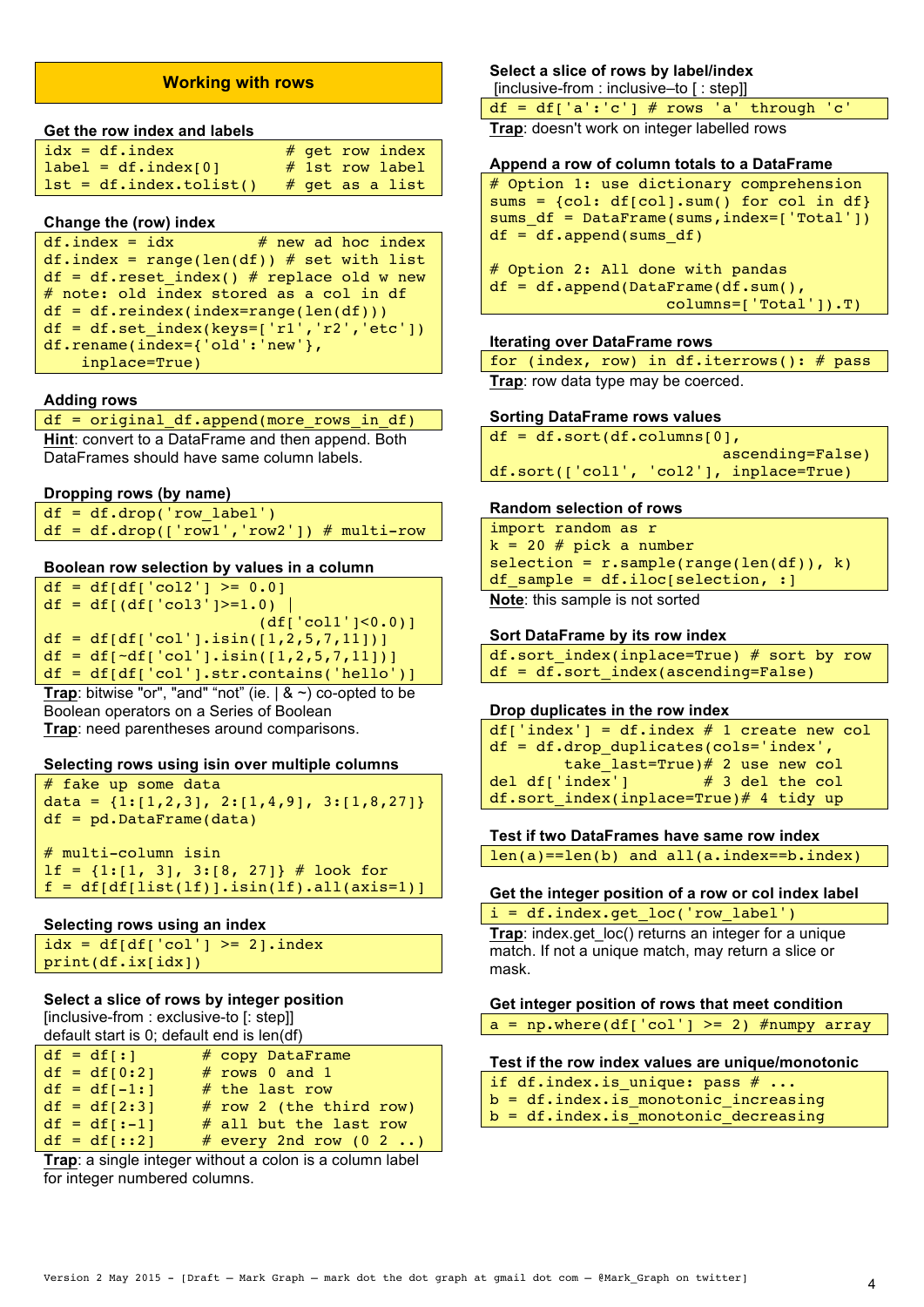## **Working with cells**

### **Selecting a cell by row and column labels**

| value = $df.at['row', 'col']$            |            |
|------------------------------------------|------------|
| $value = df.loc['row', 'col']$           |            |
| $value = df['col'] . at['row']$          | $#$ tricky |
| Nata: officers to be headed assistant un |            |

**Note:** .at|| fastest label based scalar lookup

### **Setting a cell by row and column labels**

| $df.at['row, 'col'] = value$  |            |
|-------------------------------|------------|
| $df.loc['row, 'col'] = value$ |            |
| $df['col'].at['row'] = value$ | $#$ tricky |

## **Selecting and slicing on labels**

| $df = df.loc['row1':'row3', 'coll':'col3']$ |  |
|---------------------------------------------|--|
| Note: the "to" on this slice is inclusive.  |  |

### **Setting a cross-section by labels**

| $df.loc['A':'C', 'coll':'col3'] = np.nan$        |
|--------------------------------------------------|
| df.loc $[1:2, 'coll': 'col2'] = np.zeros((2,2))$ |
| df.loc $[1:2,'A':C'] = othr.loc[1:2,'A':C']$     |
| <b>Remember:</b> inclusive "to" in the slice     |

### **Selecting a cell by integer position**

| value = $df.iat[9, 3]$         | $#$ [row, col]       |
|--------------------------------|----------------------|
| value = $df.iloc[0, 0]$        | $#$ [row, col]       |
| value = $df.iloc[len(df)-1]$ , |                      |
|                                | $len(df.columns)-1]$ |

### **Selecting a range of cells by int position**

| $df = df.iloc[2:4, 2:4]$ # subset of the df         |
|-----------------------------------------------------|
| $df = df.iloc[:5, :5]$ # top left corner            |
| $s = df.iloc[5, :]$ # returns row as Series         |
| $df = df.iloc[5:6, :]$ # returns row as row         |
| Note: exclusive "to" - same as python list slicing. |

#### **Setting cell by integer position**

| $df.iloc[0, 0] = value$ | $#$ [row, col] |  |
|-------------------------|----------------|--|
| $df.iat[7, 8] = value$  |                |  |

### **Setting cell range by integer position**

| $df.iloc[0:3, 0:5] = value$ |                                          |
|-----------------------------|------------------------------------------|
|                             | df.iloc $[1:3, 1:4] = np.ones((2, 3))$   |
|                             | $df.iloc[1:3, 1:4] = np.zeros((2, 3))$   |
|                             | df.iloc[1:3, 1:4] = np.array([[1, 1, 1], |
|                             | [2, 2, 2]]                               |

**Remember**: exclusive-to in the slice

## **.ix for mixed label and integer position indexing**

```
value = df.is[5, 'coll']df = df.ix[1:5, 'coll':'col3']
```
## **Views and copies**

From the manual: Setting a copy can cause subtle errors. The rules about when a view on the data is returned are dependent on NumPy. Whenever an array of labels or a Boolean vector are involved in the indexing operation, the result will be a copy.

## **In summary: indexes and addresses**

**In the main, these notes focus on the simple, single level Indexes. Pandas also has a hierarchical or multi-level Indexes (aka the MultiIndex).** 

#### **A DataFrame has two Indexes**

- Typically, the column index (df.columns) is a list of strings (observed variable names) or (less commonly) integers (the default is numbered from 0 to length-1)
- Typically, the row index (df.index) might be: o Integers - for case or row numbers (default is numbered from 0 to length-1);
	- o Strings for case names; or
	- $\circ$  DatetimeIndex or PeriodIndex for time series data (more below)

### **Indexing**

| # --- selecting columns                                        |                            |
|----------------------------------------------------------------|----------------------------|
| s = df['col_label']                                            | # scalar                   |
| $df = df[ 'col\_label']$                                       | # one item list            |
| df = df[['L1', 'L2']]                                          | many item list<br>#        |
| $df = df[index]$                                               | # pandas Index             |
| $df = df[s]$                                                   | #<br>pandas Series         |
|                                                                |                            |
| # --- selecting rows                                           |                            |
| $df = df['from':'inc_to']$ # label slice                       |                            |
| $df = df[3:7]$                                                 | #<br>integer slice         |
|                                                                |                            |
|                                                                |                            |
|                                                                |                            |
| $df = df.loc['label']$ # single label                          |                            |
| $df = df.log[container]$ # lab list/Series                     |                            |
| $df = df.loc['from': 'to']$ # inclusive slice                  |                            |
| $df = df.loc[bs]$                                              | #<br><b>Boolean Series</b> |
| $df = df.iloc[0]$                                              | #<br>single integer        |
| $df = df.iloc[container] #$                                    | int list/Series            |
| $df = df.iloc[0:5]$                                            | exclusive slice<br>#       |
| $df = df.ix[x]$                                                | loc then iloc<br>#         |
|                                                                |                            |
| # --- select DataFrame cross-section                           |                            |
| # r and c can be scalar, list, slice                           |                            |
| $df.loc[r, c]$ # label accessor (row, col)                     |                            |
| df.iloc[r, c]# integer accessor                                |                            |
| df.ix[r, c] # label access int fallback                        |                            |
| $df[c].iloc[r]\#$ chained - also for .loc                      |                            |
|                                                                |                            |
|                                                                |                            |
| # --- select cell                                              |                            |
| r and c must be label or integer<br>$\#$ and the set of $\#$   |                            |
| df.at[r, c] # fast scalar label accessor                       |                            |
| df.iat[r, c] # fast scalar int accessor                        |                            |
| $df[c].iat[r]$ # chained - also for .at                        |                            |
|                                                                |                            |
| # --- indexing methods                                         |                            |
| $v = df.get_value(r, c) # get by row, col$                     |                            |
| $df = df.set_value(r, c, v) # set by row, col$                 |                            |
| df = df.xs(key, axis) # get cross-section                      |                            |
| df = df.filter(items, like, regex, axis)                       |                            |
| df = df.select(crit, axis)                                     |                            |
| Note: the indexing attributes (.loc, .iloc, .ix, .at .iat) can |                            |
| be used to get and set values in the DataFrame.                |                            |
|                                                                |                            |
| Note: the .loc, iloc and .ix indexing attributes can accept    |                            |
| python slice objects. But .at and .iat do not.                 |                            |
| Note: loc can also accept Boolean Series arguments             |                            |

**Avoid:** chaining in the form df[col\_indexer][row\_indexer] **Trap**: label slices are inclusive, integer slices exclusive.

Version 2 May 2015 - [Draft – Mark Graph – mark dot the dot graph at gmail dot com – @Mark\_Graph on twitter] 5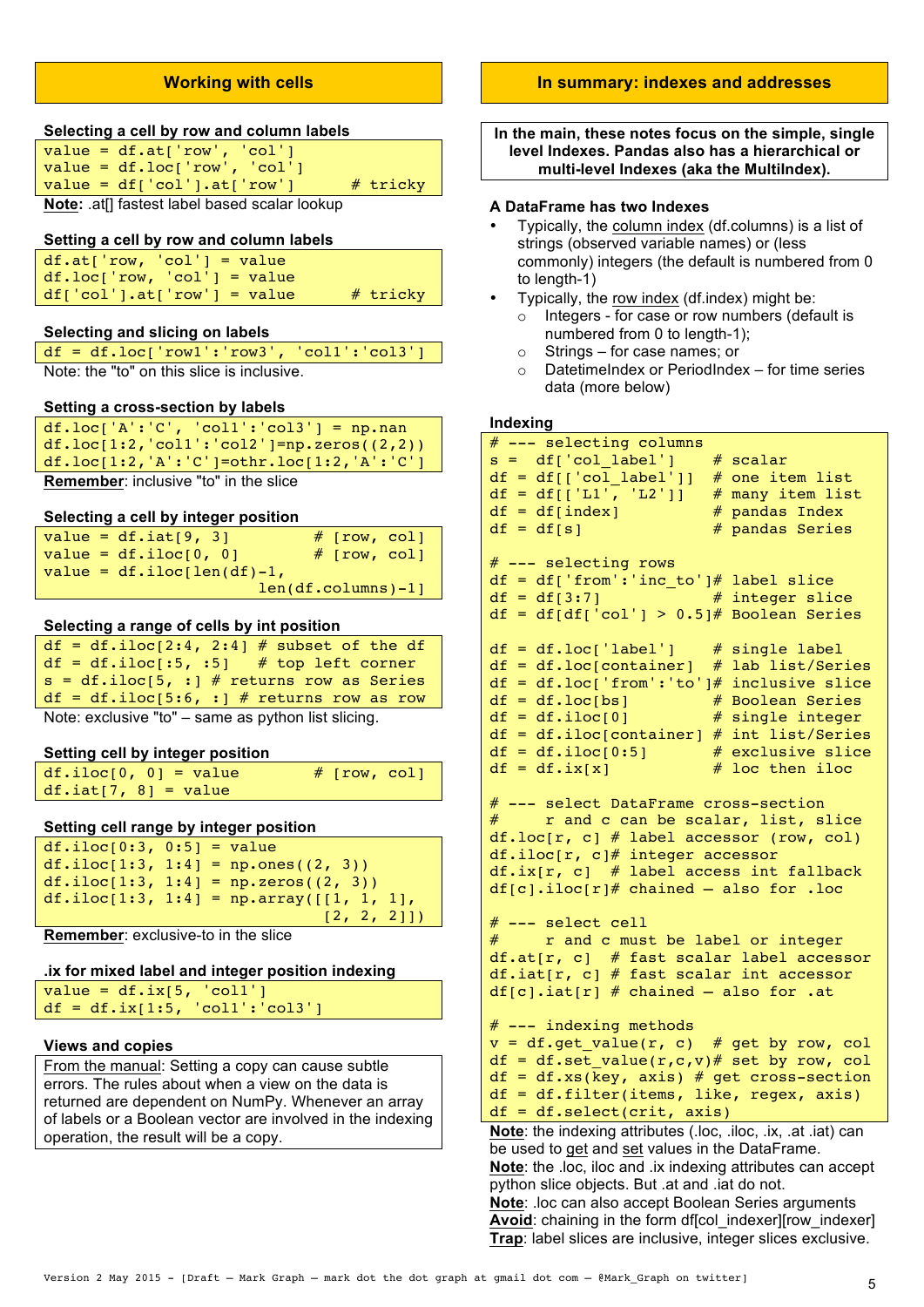## **Joining/Combining DataFrames**

Three ways to join two DataFrames:

- merge (a database/SQL-like join operation)
- concat (stack side by side or one on top of the other)
- combine first (splice the two together, choosing values from one over the other)

#### **Merge on indexes**

```
df new = pd</math>.merge(left=df1, right=df2, how='outer', left_index=True,
            right_index=True)
```
**How**: 'left', 'right', 'outer', 'inner' **How**: outer=union/all; inner=intersection

### **Merge on columns**

df\_new = pd.merge(left=df1, right=df2, how='left', left on='col1', right\_on='col2')

**Trap:** When joining on columns, the indexes on the

passed DataFrames are ignored.

**Trap**: many-to-many merges on a column can result in an explosion of associated data.

#### **Join on indexes (another way of merging)**

```
df_new = df1.join(other=df2, on='col1', 
                    how='outer')
df new = df1.join(other=df2,on=['a','b'],
                    how='outer')
```
**Note**: DataFrame.join() joins on indexes by default. DataFrame.merge() joins on common columns by default.

#### **Simple concatenation is often the best**

```
df=pd.concat([df1,df2],axis=0)#top/bottom
df = df1.append([df2, df3]) #top/bottom
df=pd.concat([df1,df2],axis=1)#left/right
```
**Trap**: can end up with duplicate rows or cols **Note**: concat has an ignore\_index parameter

### **Combine\_first**

```
df = df1.combine first(other=df2)
```

```
# multi-combine with python reduce()
df = reduce(lambda x, y:x.combine first(y),
             [df1, df2, df3, df4, df5])
```
Uses the non-null values from df1. The index of the

combined DataFrame will be the union of the indexes from df1 and df2.

## **Groupby: Split-Apply-Combine**

The pandas "groupby" mechanism allows us to split the data into groups, apply a function to each group independently and then combine the results.

## **Grouping**

|  | $qb = df.qroupby('cat') # by one columns$     |
|--|-----------------------------------------------|
|  | $gb = df.groupby([c1',c2']) # by 2 colspan]$  |
|  | $qb = df.qroupby(level=0) # multi-index qb$   |
|  | $qb = df.qroupby(level=[ 'a', 'b'] ) # mi qb$ |
|  | print(gb.groups)                              |

**Note**: groupby() returns a pandas groupby object **Note**: the groupby object attribute .groups contains a dictionary mapping of the groups.

**Trap**: NaN values in the group key are automatically dropped – there will never be a NA group.

### **Iterating groups – usually not needed**

|  | for name, group in gb: |
|--|------------------------|
|  | print (name)           |
|  | print (group)          |

### **Selecting a group**

```
dfa = df.groupby('cat').get_group('a') 
dfb = df.groupby('cat').get group('b')
```
## **Applying an aggregating function**

```
# apply to a column ...
s = df.groupby('cat')[col1'].sum()s = df.groupby('cat')[coll'],agg(np.sum)# apply to the every column in DataFrame
s = df.groupby('cat').agg(np.sum)
df_summary = df.groupby('cat').describe()
df row_1s = df.groupby('cat').head(1)
```
**Note**: aggregating functions reduce the dimension by one – they include: mean, sum, size, count, std, var, sem, describe, first, last, min, max

## **Applying multiple aggregating functions**

```
gb = df.groupby('cat')
# apply multiple functions to one column
dfx = gb['col2'] .agg([np.sum, np.macan])# apply to multiple fns to multiple cols
dfy = gb . agg({} 'cat': np.count_nonzero,
    'col1': [np.sum, np.mean, np.std],
     'col2': [np.min, np.max]
})
```
**Note**: gb['col2'] above is shorthand for df.groupby('cat')['col2'], without the need for regrouping.

### **Transforming functions**

```
# transform to group z-scores, which have 
# a group mean of 0, and a std dev of 1.
zscore = lambda x: (x-x \cdot \text{mean}()) / x \cdot \text{std}()dfz = df.groupby('cat').transform(zscore)
# replace missing data with group mean
mean r = lambda x: x.fillna(x.mean())
dfm = df.groupby('cat').transform(mean_r)
Note: can apply multiple transforming functions in a 
manner similar to multiple aggregating functions above,
```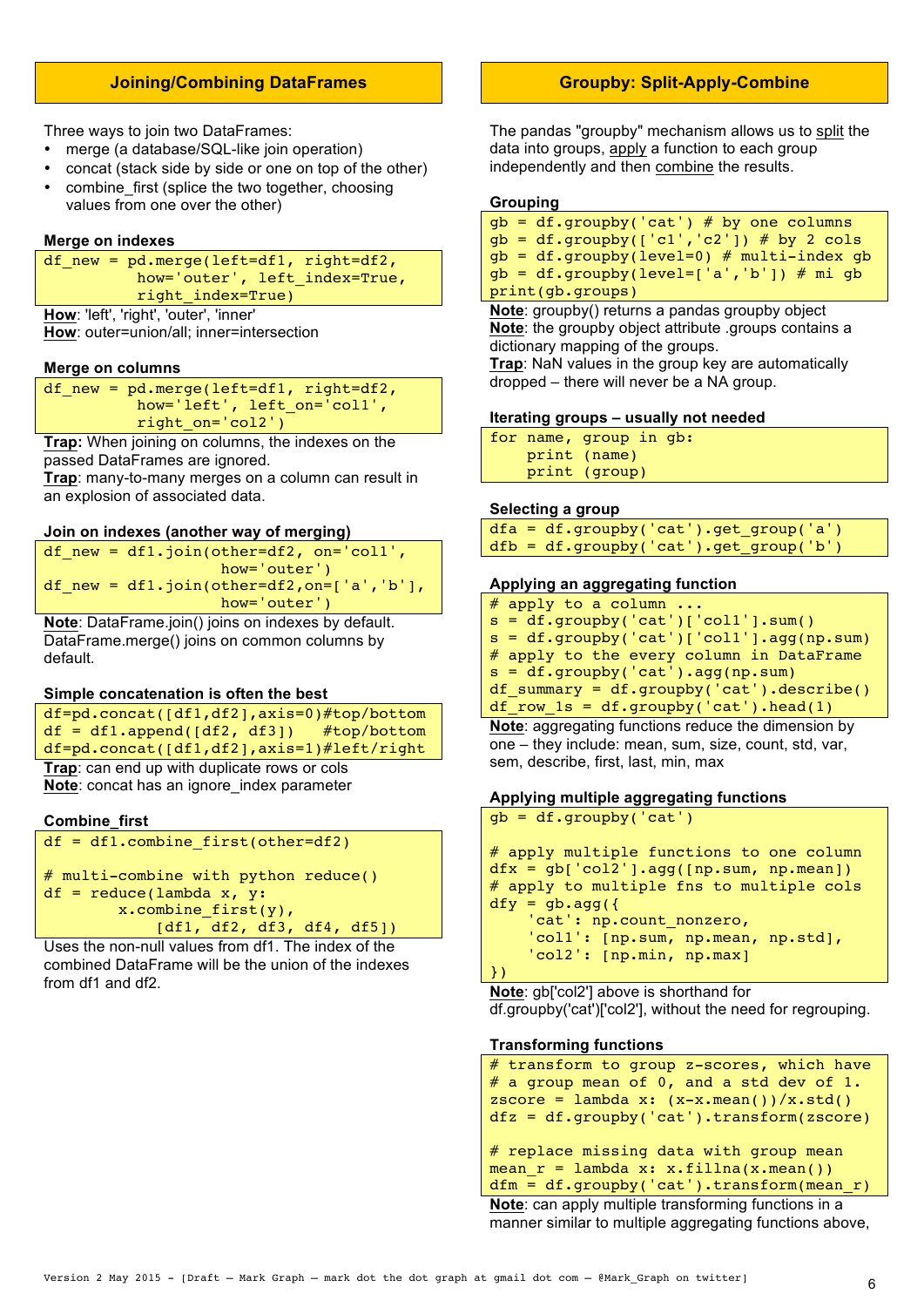## **Applying filtering functions**

Filtering functions allow you to make selections based on whether each group meets specified criteria

# select groups with more than 10 members eleven = lambda x: (len(x['col1']) >= 11) df11 = df.groupby('cat').filter(eleven)

## **Group by a row index (non-hierarchical index)**

 $df = df.set index(kevs='cat')$  $s = df.qroupby(level=0)['coll'].sum()$ dfg = df.groupby(level=0).sum()

### **Pivot Tables**

## **Pivot**

## Pivot tables move from long format to wide format data

```
df = DataFrame(np.random.randn(100,1))df.columns = \left[\n \begin{array}{cc} \n \end{array} \right] # rename col
df.index = pd.period range('3/3/2014', periods=len(df), freq='M')
df['year'] = df.index.yeardf['month'] = df.index.month
```

```
# pivot to wide format
df = df.pivot(index='year', 
     columns='month', values='data')
```

```
# melt to long format
dfm = dfdfm['year'] = dfm.indexdfm = pd.melt(df, id_vars=['year'], 
    var_name='month', value_name='data')
```

```
# unstack to long format
# reset index to remove multi-level index
dfu=df.unstack().reset_index(name='data')
```
### **Value counts**

```
s = df['coll'].value counts()
```
## **Working with dates, times and their indexes**

### **Dates and time – points and spans**

With its focus on time-series data, pandas has a suite of tools for managing dates and time: either as a point in time (a Timestamp) or as a span of time (a Period).

- $t = pd.Timestamp('2013-01-01')$
- $t = pd.Timestamp('2013-01-01 21:15:06')$
- $t = pd.Timestamp('2013-01-01 21:15:06.7')$
- p = pd.Period('2013-01-01', freq='M')

**Note**: Timestamps should be in range 1678 and 2261 years. (Check Timestamp.max and Timestamp.min).

## **A Series of Timestamps or Periods**

```
ts = [12015-04-01 13:17:27] '2014-04-02 13:17:29']
# Series of Timestamps (good)
s = pd.to datetime(pd.Series(ts))# Series of Periods (often not so good)
s = pd.Series( [pd.Period(x, freq='M']) for x in ts] )
s = pd.Series(
         pd.PeriodIndex(ts,freq='S'))
```
**Note**: While Periods make a very useful index; they may be less useful in a Series.

## **From non-standard strings to Timestamps**

 $t = [109:08:55.7654 - JAN092002]$  '15:42:02.6589-FEB082016'] s = pd.Series(pd.to\_datetime(t, format="%H:%M:%S.%f-%b%d%Y"))

**Also**: %B = full month name; %m = numeric month;  $\%y = \text{year without century}$ ; and more ...

### **Dates and time – stamps and spans as indexes** An index of Timestamps is a DatetimeIndex.

An index of Periods is a PeriodIndex.

```
date_strs = ['2014-01-01', '2014-04-01',
 '2014-07-01', '2014-10-01']
dti = pd.DatetimeIndex(date_strs)
pid = pd.PeriodIndex(date_strs, freq='D')
pim = pd.PeriodIndex(date strs, freq='M')
piq = pd.PeriodIndex(date_strs, freq='Q')
print (pid[1] - pid[0]) # 90 days
print (pim[1] - pim[0]) # 3 months
print (piq[1] - piq[0]) # 1 quarter
time_strs = ['2015-01-01 02:10:40.12345',
              '2015-01-01 02:10:50.67890']
pis = pd.PeriodIndex(time_strs, freq='U')
df.index = pd.periodranqe('2015-01', periods=len(df), freq='M')
dti = pd.to datetime([ '04-01-2012' ],
   dayfirst=True) # Australian date format
pi = pd.period range('1960-01-01', '2015-12-31', freq='M')
```
**Hint**: unless you are working in less than seconds, prefer PeriodIndex over DateTimeImdex.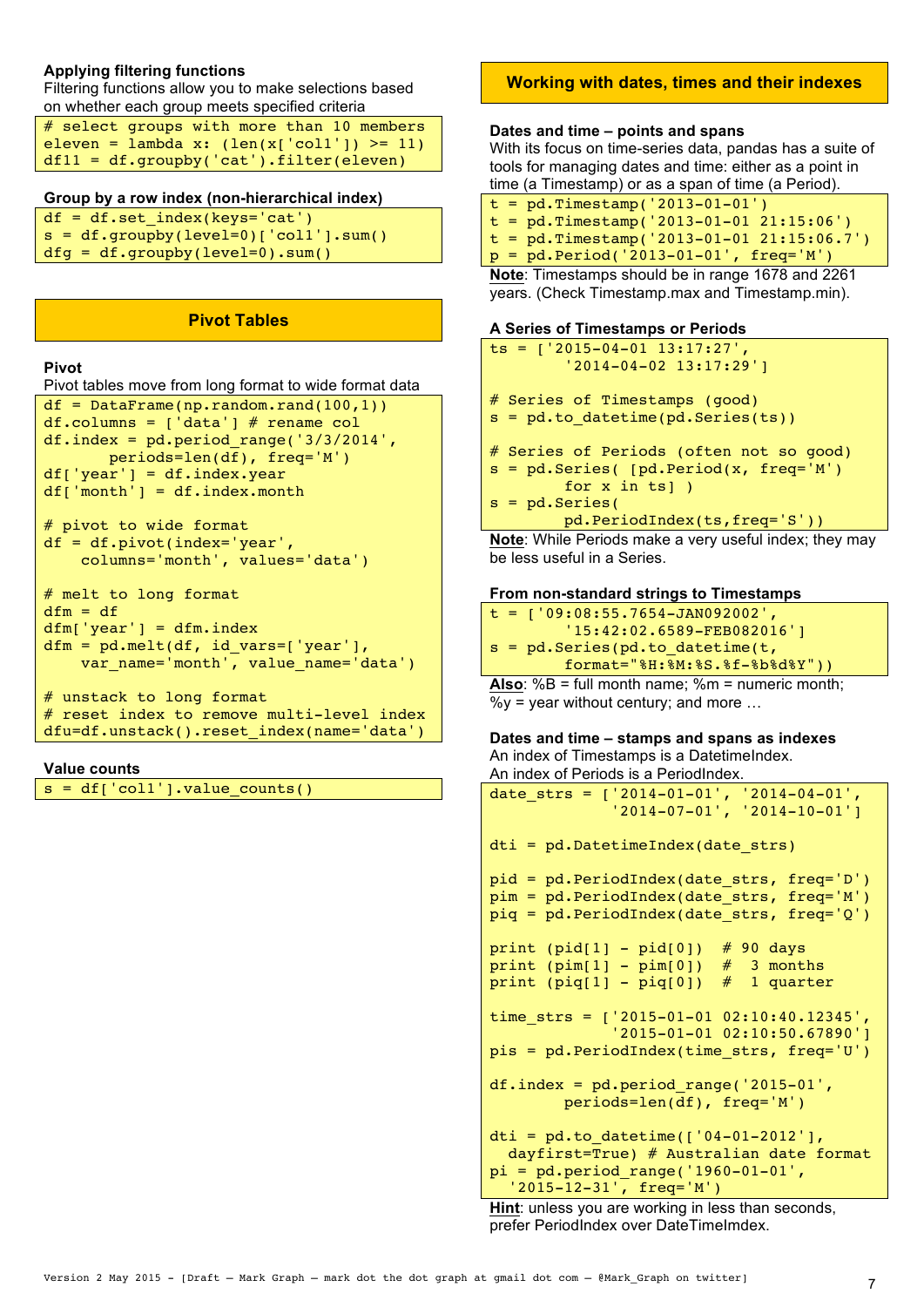### **Period frequency constants (not a complete list)**

| <b>Name</b>                 | <b>Description</b>               |
|-----------------------------|----------------------------------|
| U                           | Microsecond                      |
|                             | Millisecond                      |
| S                           | Second                           |
| T                           | Minute                           |
| н                           | Hour                             |
| D                           | Calendar day                     |
| B                           | <b>Business day</b>              |
| $W-$ {MON, TUE, $\dots$ }   | Week ending on                   |
| <b>MS</b>                   | Calendar start of month          |
| M                           | Calendar end of month            |
| $QS$ -{JAN, FEB, $\ldots$ } | Quarter start with year starting |
|                             | $(QS - December)$                |
| Q-{JAN, FEB, }              | Quarter end with year ending (Q  |
|                             | - December)                      |
| AS- $\{JAN, FEB, \ldots\}$  | Year start (AS - December)       |
| A-{JAN, FEB, }              | Year end (A - December)          |

## **From DatetimeIndex to Python datetime objects**

| $dt$ = pd.DatetimeIndex(pd.date range(          |  |  |  |  |  |
|-------------------------------------------------|--|--|--|--|--|
| start= $'1/1/2011'$ , periods=4, freq= $'M')$ ) |  |  |  |  |  |
| $s =$ Series([1,2,3,4], index=dti)              |  |  |  |  |  |
| $na = dti.to pydatetime()$ #numpy array         |  |  |  |  |  |
| $na = s.index.to pydatetime() #numpy array$     |  |  |  |  |  |

## **Frome Timestamps to Python dates or times**

| $df['date'] = [x.data() for x in df['TS']]$                  |  |  |
|--------------------------------------------------------------|--|--|
| $df['time'] = [x.time() for x in df['TS']]$                  |  |  |
| <b>Note:</b> converts to datatime.date or datetime.time. But |  |  |

does not convert to datetime.datetime.

## **From DatetimeIndex to PeriodIndex and back**

```
df = DataFrame(np.random.random(20,3))df.index = pd.data range('2015-01-01', periods=len(df), freq='M')
dfp = df.to-period(freq='M')dft = dfp.to_timestamp()
```
**Note**: from period to timestamp defaults to the point in time at the start of the period.

## **Working with a PeriodIndex**

|  | $pi = pd.period range('1960-01', '2015-12',$ |
|--|----------------------------------------------|
|  | $freq='M')$                                  |
|  | $na = pi.values$ # numpy array of integers   |
|  | $lp = pi.tolist()$ # python list of Periods  |
|  | $sp = Series(pi)$ pandas Series of Periods   |
|  | $ss = Series(pi).astype(str) # S of strs$    |
|  | $ls = Series(pi).astype(str).tolist()$       |
|  |                                              |

## **Get a range of Timestamps**

 $dr = pd.data range('2013-01-01',$ '2013-12-31', freq='D')

## **Error handling with dates**

```
# 1^{\text{st}} example returns string not Timestamp
t = pd.to.datetime('2014-02-30')# 2<sup>nd</sup> example returns NaT (not a time)
t = pd.to datetime('2014-02-30', coerce=True)
# NaT like NaN tests True for isnull()
b = pd.isnull(t) # -- > True
```
## **The tail of a time-series DataFrame**

```
df = dfulet("5M") # the last five months
```
## **Upsampling and downsampling**

```
# upsample from quarterly to monthly
pi = pd.period range('1960Q1', periods=220, freq='Q')
df = DataFrame(np.random.randn(len(pi),5), index=pi)
dfm = df.resample('M', convention='end')
# use ffill or bfill to fill with values
# downsample from monthly to quarterly
dfq = dfm.readmple('Q', how='sum')
```
### **Time zones**

```
t = ['2015-06-30 00:00:00',
       '2015-12-31 00:00:00']
dti = pd.to datetime(t
       ).tz_localize('Australia/Canberra')
dti = dti.tz_convert('UTC')
ts = pd.Timestamp('now', 
       tz='Europe/London')
# get a list of all time zones
import pyzt
for tz in pytz.all timezones:
    print tz
```
**Note**: by default, Timestamps are created without time zone information.

### **Row selection with a time-series index**

```
# start with the play data above
idx = pd.period_range('2015-01', periods=len(df), freq='M')
df.index = idx
```
february selector =  $(df.index.month == 2)$  $february<sub>2</sub> data = df[february_selectron]$ 

```
q1<sup>data = df[(df.index.month >= 1) &</sup>
   (df.index.month \leq 3)]
```

```
mayornov data = df[(df.index.month == 5)
   \vert (df.index.month == 11)]
```
## totals = df.groupby(df.index.year).sum()

**Also**: year, month, day [of month], hour, minute, second, dayofweek [Mon=0 .. Sun=6], weekofmonth, weekofyear [numbered from 1], week starts on Monday], dayofyear [from 1], …

## **The Series.dt accessor attribute**

DataFrame columns that contain datetime-like objects can be manipulated with the .dt accessor attribute

```
t = ['2012-04-14 04:06:56.307000',
      '2011-05-14 06:14:24.457000',
      '2010-06-14 08:23:07.520000']
# a Series of time stamps
s = pd.Series(pd.to_datetime(t))
print(s.dtype) # datetime64[ns]
print(s.dt.second) # 56, 24, 7print(s.dt.month) # 4, 5, 6
# a Series of time periods
s = pd.Series(pd.PeriodIndex(t,freq='Q'))print(s.dtype) # datetime64[ns]
print(s.dt.quarter) # 2, 2, 2
print(s.dt.year) # 2012, 2011, 2010
```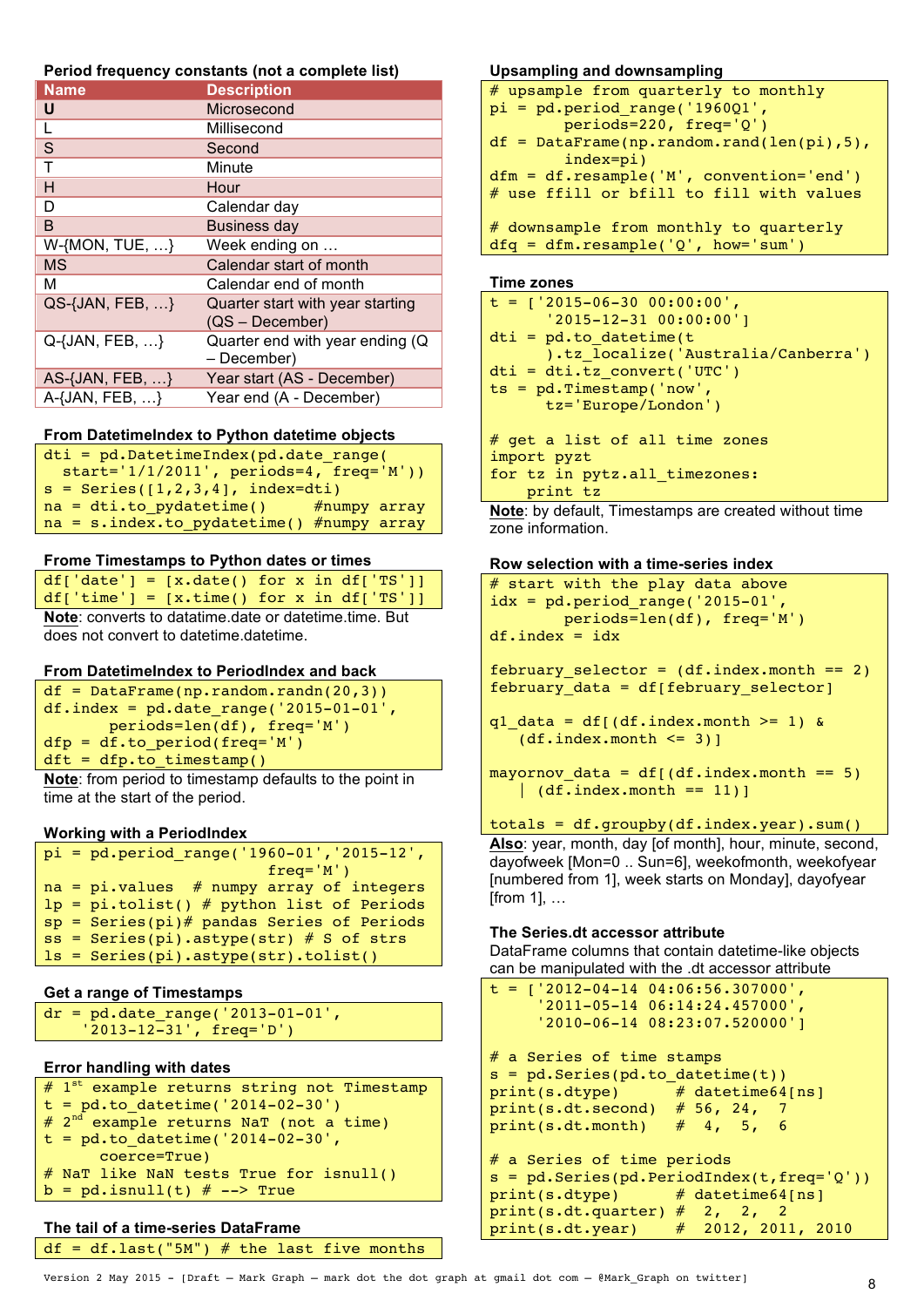## **Working with missing and non-finite data**

### **Working with missing data**

Pandas uses the not-a-number construct (np.nan and float('nan')) to indicate missing data. The Python None can arise in data as well. It is also treated as missing data; as is the pandas not-a-time construct (pandas.NaT).

#### **Missing data in a Series**

| $s = Series([8, None, float('nan'), np.nan])$ |  |  |  |  |  |  |
|-----------------------------------------------|--|--|--|--|--|--|
| $#[8,$ NaN, NaN, NaN]                         |  |  |  |  |  |  |
| s.isnull() #[False, True, True, True]         |  |  |  |  |  |  |
| s.notnull()#[True, False, False, False]       |  |  |  |  |  |  |
| $\textsf{s-fillna}(0)$ #[8, 0, 0, 0]          |  |  |  |  |  |  |

### **Missing data in a DataFrame**

| $df = df.dropna()$ # drop all rows with NaN    |
|------------------------------------------------|
| $df = df.dropna(axis=1)$ # same for cols       |
| $df = df.dropna(how='all') # drop all NaN row$ |
| $df = df.dropna(thresh=2)$ # drop 2+ NaN in r  |
| # only drop row if NaN in a specified col      |
| $df = df.dropna(df['col'].notnull())$          |

### **Recoding missing data**

| df.fillna(0, inplace=True) # np.nan $\rightarrow$ 0 |  |
|-----------------------------------------------------|--|
| $s = df['col'], fillna(0)$ # np.nan $\rightarrow 0$ |  |
| $df = df.\text{replace}(r'\s' + \eta, np.nan,$      |  |
| regex=True) # white space $\rightarrow$ np.nan      |  |

### **Non-finite numbers**

With floating point numbers, pandas provides for positive and negative infinity.

|  | $s =$ Series([float('inf'), float('-inf'), |  |
|--|--------------------------------------------|--|
|  | $np.inf, -np.inf])$                        |  |

Pandas treats integer comparisons with plus or minus infinity as expected.

### **Testing for finite numbers**

(using the data from the previous example)

 $b = np.isfinite(s)$ 

## **Working with Categorical Data**

### **Categorical data**

The pandas Series has an R factors-like data type for encoding categorical data.

|  | $s =$ Series(['a','b','a','c','b','d','a'], |  |  |                   |  |
|--|---------------------------------------------|--|--|-------------------|--|
|  |                                             |  |  | dtype='category') |  |

 $df['B'] = df['A']$ .astype('category')

**Note**: the key here is to specify the "category" data type. **Note**: categories will be ordered on creation if they are sortable. This can be turned off. See ordering below.

### **Convert back to the original data type**

|  | $s =$ Series(['a','b','a','c','b','d','a'], |                   |
|--|---------------------------------------------|-------------------|
|  |                                             | dtype='category') |
|  | $s = s.$ astype('string')                   |                   |

#### **Ordering, reordering and sorting**

```
s = Series(list('abc'), dtype='category')
print (s.cat.ordered)
s=s.cat.reorder_categories(['b','c','a'])
s = s.sort()s.cat.ordered = False
```
**Trap**: category must be ordered for it to be sorted

#### **Renaming categories**

| $s = Series(list('abc'), dtype='category')$      |
|--------------------------------------------------|
| s.cat.categories = $[1, 2, 3]$ # in place        |
| $s = s.cat.$ rename categories ( $\{4, 5, 6\}$ ) |
| # using a comprehension $\ldots$                 |
| s.cat.categories = $['Group' + str(i)]$          |
| for i in s.cat.categories]                       |

**Trap**: categories must be uniquely named

#### **Adding new categories**

```
s = s.cat.add_categories([4])
```
### **Removing categories**

| $s = s.cat.$ remove categories([4])       |  |  |
|-------------------------------------------|--|--|
| s.cat.remove_unused_categories() #inplace |  |  |